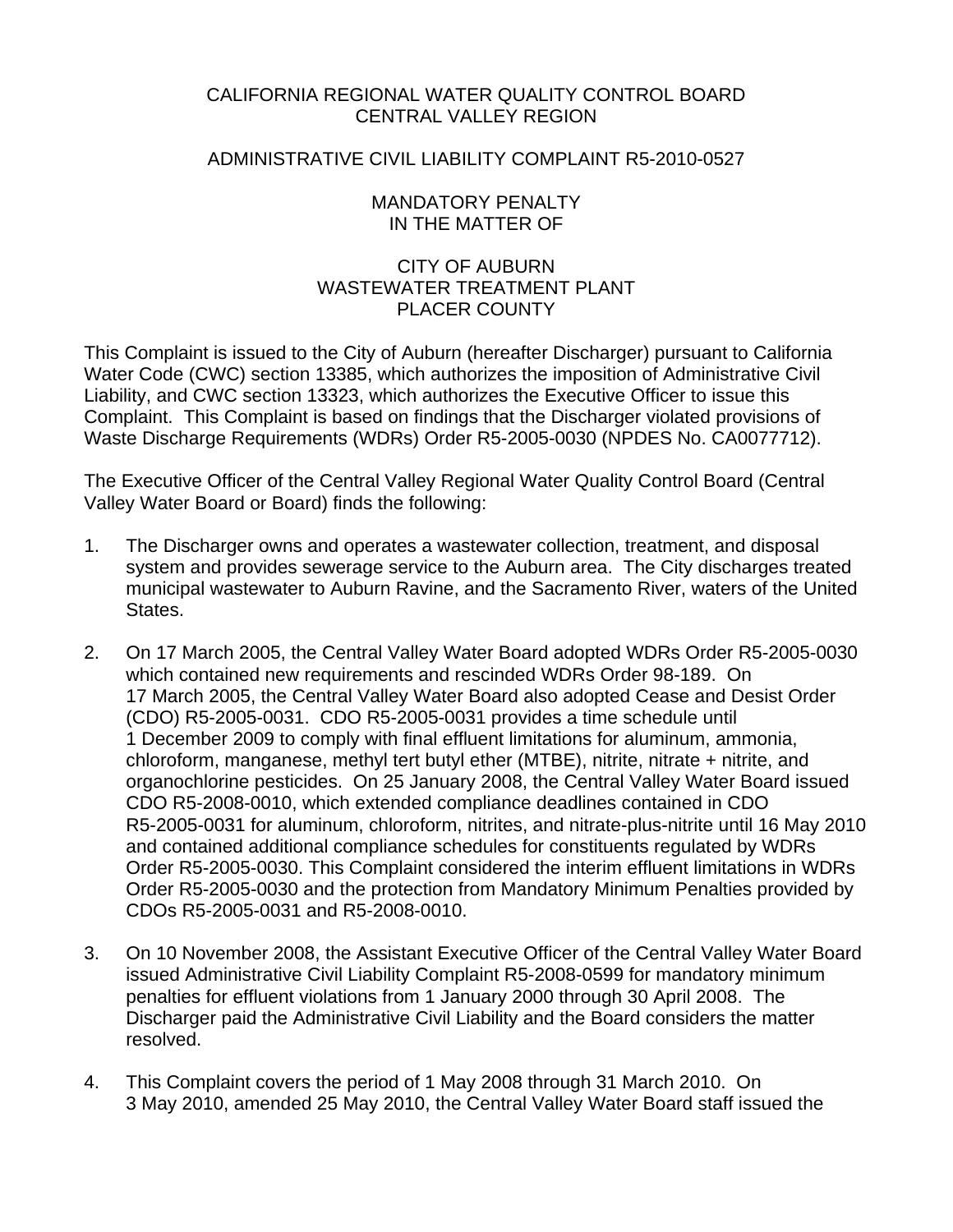Discharger a draft Record of Violations for the above time period. The Discharger responded on 23 June 2010 and agreed with the violations.

5. CWC section 13385(h) requires assessment of mandatory penalties and state, in part, the following:

CWC section 13385(h)(1) states:

Notwithstanding any other provision of this division, and except as provided in subdivisions (j), (k), and (l), a mandatory minimum penalty of three thousand dollars (\$3,000) shall be assessed for each serious violation.

CWC section 13385 (h)(2) states:

For the purposes of this section, a "serious violation" means any waste discharge that violates the effluent limitations contained in the applicable waste discharge requirements for a Group II pollutant, as specified in Appendix A to Section 123.45 of Title 40 of the Code of Federal Regulations, by 20 percent or more or for a Group I pollutant, as specified in Appendix A to Section 123.45 of Title 40 of the Code of Federal Regulations, by 40 percent or more.

6. CWC section 13323 states, in part:

Any executive officer of a regional board may issue a complaint to any person on whom administrative civil liability may be imposed pursuant to this article. The complaint shall allege the act or failure to act that constitutes a violation of law, the provision authorizing civil liability to be imposed pursuant to this article, and the proposed civil liability.

7. CWC section 13385(j) exempts certain violations from the mandatory minimum penalties, and states, in relevant part:

(j) Subdivisions (h) and (i) do not apply to any of the following:

…

(3) A violation of an effluent limitation where the waste discharge is in compliance with either a cease and desist order issued pursuant to Section 13301 or a time schedule order issued pursuant to Section 13300 or 13308 if all of the following requirements are met:

…

(C) The regional board establishes a time schedule for bringing the waste discharge into compliance with the effluent limitation that is as short as possible….For the purposes of this subdivision, the time schedule may not exceed five years in length….

8. WDRs Order R5-2005-0030 Effluent Limitations B.1., include, in part, the following effluent limitations:

Effluent shall not exceed the following limits when less than 20:1 dilution is available: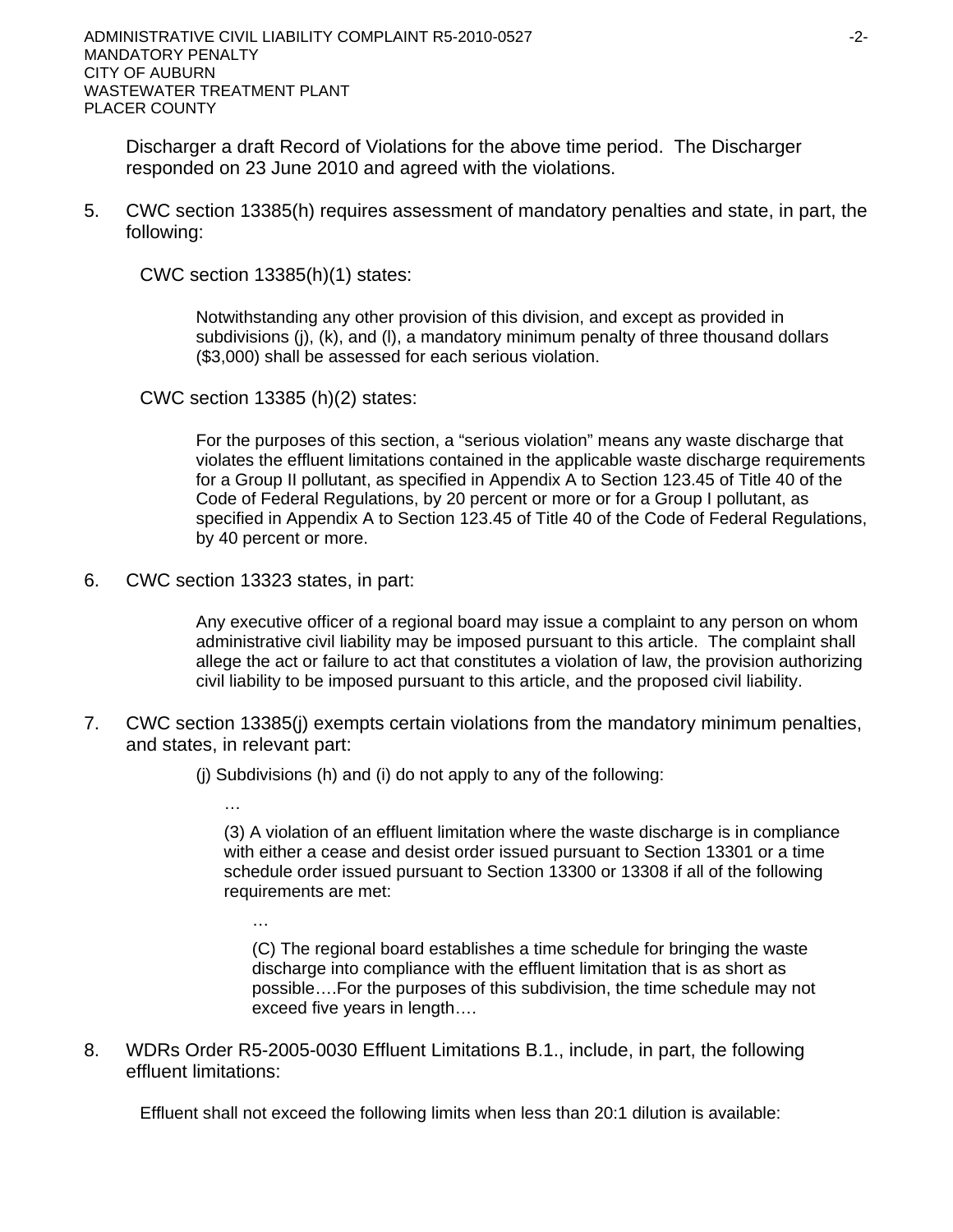| Constituents   | Units           | Average<br>Monthly | Monthly<br>Median        | Average<br>Weekly        | Average<br>Daily | Instantaneous<br>Maximum |
|----------------|-----------------|--------------------|--------------------------|--------------------------|------------------|--------------------------|
| Oil and Grease | mg/L<br>lbs/day | 10                 | $\sim$                   | $\overline{\phantom{a}}$ | 15               | $- -$                    |
|                |                 | 140                | $\overline{\phantom{a}}$ | $\sim$ $\sim$            | 210              | $\sim$ $\sim$            |

3 Based upon a design treatment capacity of 1.67 mgd [x mg/L X 8.345 X 1.67 mgd = y lbs/day]

9. WDRs Order R5-2005-0030 Effluent Limitations B.4., include, in part, the following effluent limitations:

The effluent shall not exceed the following limitations (from **1 December 2009** forward):

|                                 |           | Average       | Average Average |               | Average | Instantaneous            |
|---------------------------------|-----------|---------------|-----------------|---------------|---------|--------------------------|
| Constituents                    | Units     | Monthly       | 4-Dav           | Dailv         | 1-Hour  | Maximum                  |
| <b>Chlorine, Total Residual</b> | $\mu$ q/L | $\sim$ $\sim$ | 0.01            | $\sim$ $\sim$ | 0.02    | $\overline{\phantom{a}}$ |
|                                 | lbs/dav   | $\sim$ $\sim$ | 0.15            | $\sim$ $\sim$ | 0.26    | $\overline{\phantom{a}}$ |

1 Acid-soluble or total.

2 Based upon a design treatment capacity of 1.67 mgd [x µg/L X (1 mg/1000 µg) X 8.345 X 1.67 mgd = y lbs/day].

- 10. According to the Discharger's self-monitoring reports, the Discharger committed four (4) serious Group I violations of the above effluent limitations contained in WDRs Order R5-2005-0030 during the period beginning 1 May 2008 and ending 31 March 2010. These violations are defined as serious because measured concentrations of Group I constituents exceeded maximum prescribed levels in WDRs Order R5-2005-0030 by 40 percent or more. The mandatory minimum penalty for these serious violations is **twelve thousand dollars (\$12,000)**.
- 11. According to the Discharger's self-monitoring reports, the Discharger committed four (4) serious Group II violations of the above effluent limitations contained in WDRs Order R5-2005-0030 during the period beginning 1 May 2008 and ending 31 March 2010. These violations are defined as serious because measured concentrations of Group II constituents exceeded maximum prescribed levels in WDRs Order R5-2005-0030 by 20 percent or more. The mandatory minimum penalty for these serious violations is **twelve thousand dollars (\$12,000)**.
- 12. The total amount of the mandatory penalties assessed for the cited effluent violations is **twenty-four thousand dollars (\$24,000).** A detailed list of the cited effluent violations is included in Attachment A, a part of this Complaint.
- 13. Issuance of this Administrative Civil Liability Complaint to enforce CWC Division 7, Chapter 5.5 is exempt from the provisions of the California Environmental Quality Act (Pub. Resources Code section 21000 et seq.), in accordance with California Code of Regulations, title 14, section 15321(a)(2).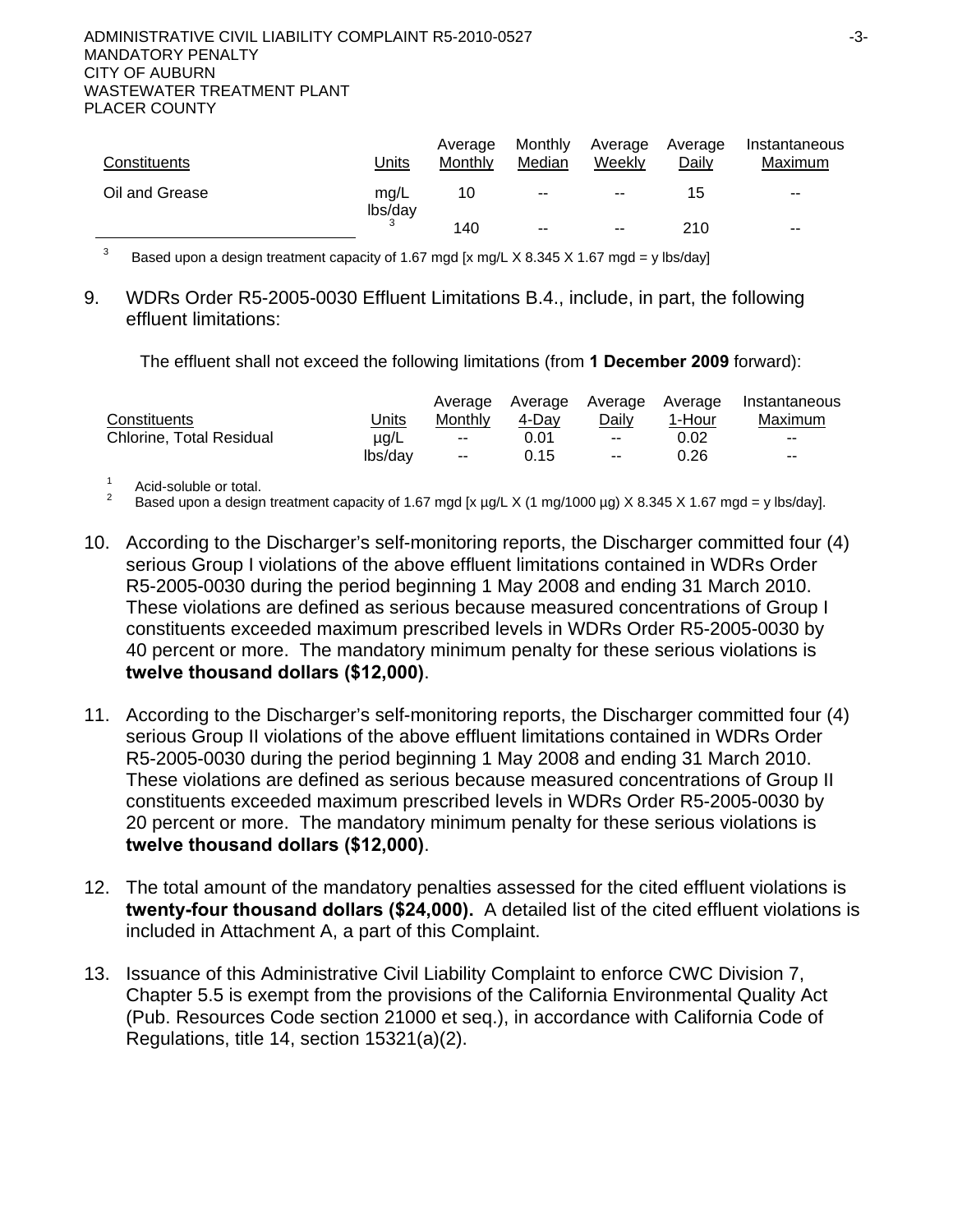# **THE CITY OF AUBURN IS HEREBY GIVEN NOTICE THAT:**

- 1. The Executive Officer of the Central Valley Water Board proposes that the Discharger be assessed an Administrative Civil Liability in the amount of **twenty-four thousand dollars (\$24,000)**.
- 2. A hearing on this matter will be held at the Central Valley Water Board meeting scheduled on **22/23/24 September 2010**, unless the Discharger does one of the following by **26 July 2010**:
	- a) Waives the hearing by completing the attached form (checking off the box next to Option 1) and returning it to the Central Valley Water Board, along with payment for the proposed civil liability of **twenty-four thousand dollars (\$24,000)**; or
	- b) The Central Valley Water Board agrees to postpone any necessary hearing after the Discharger requests to engage in settlement discussions by checking off the box next to Option #2 on the attached form, and returns it to the Board along with a letter describing the issues to be discussed; or
	- c) The Central Valley Water Board agrees to postpone any necessary hearing after the Discharger requests a delay by checking off the box next to Option #3 on the attached form, and returns it to the Board along with a letter describing the issues to be discussed.
- 3. If a hearing on this matter is held, the Central Valley Water Board will consider whether to affirm, reject, or modify the proposed Administrative Civil Liability, or whether to refer the matter to the Attorney General for recovery of judicial civil liability.

If this matter proceeds to hearing, the Executive Officer reserves the right to amend the proposed amount of civil liability to conform to the evidence presented, including but not limited to, increasing the proposed amount to account for the costs of enforcement (including staff, legal and expert witness costs) incurred after the date of the issuance of this Complaint through completion of the hearing.

> *Original signed by Frederick Moss for*  PAMELA C. CREEDON, Executive Officer

> > 25 June 2010 DATE

Attachment A: Record of Violations BLH: 23 June 2010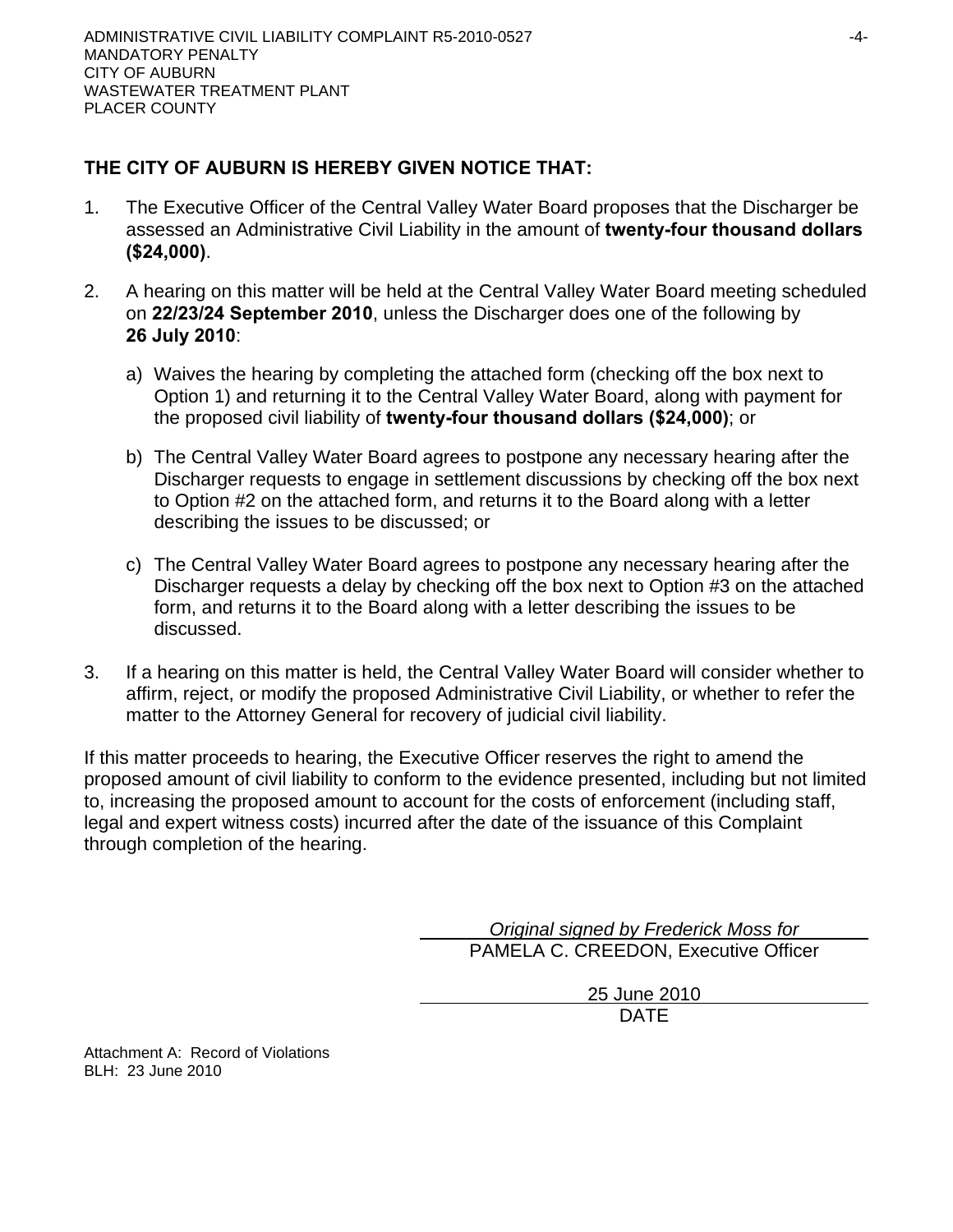### **WAIVER FORM FOR ADMINISTRATIVE CIVIL LIABILITY COMPLAINT**

By signing this waiver, I affirm and acknowledge the following:

I am duly authorized to represent the City of Auburn (hereafter Discharger) in connection with Administrative Civil Liability Complaint R5-2010-0527 (hereafter Complaint). I am informed that California Water Code section 13323, subdivision (b), states that, "a hearing before the regional board shall be conducted within 90 days after the party has been served. The person who has been issued a complaint may waive the right to a hearing."

### **□** *(OPTION 1: Check here if the Discharger waives the hearing requirement and will pay in full.)*

- a. I hereby waive any right the Discharger may have to a hearing before the Central Valley Water Board.
- b. I certify that the Discharger will remit payment for the proposed civil liability in the full amount of **twentyfour thousand dollars (\$24,000)** by check that references "ACL Complaint R5-2010-0527" made payable to the *State Water Pollution Cleanup and Abatement Account*. Payment must be received by the Central Valley Water Board by **26 July 2010**.
- c. I understand the payment of the above amount constitutes a proposed settlement of the Complaint, and that any settlement will not become final until after a 30-day public notice and comment period. Should the Central Valley Water Board receive significant new information or comments during this comment period, the Central Valley Water Board's Executive Officer may withdraw the complaint, return payment, and issue a new complaint. I also understand that approval of the settlement will result in the Discharger having waived the right to contest the allegations in the Complaint and the imposition of civil liability.
- d. I understand that payment of the above amount is not a substitute for compliance with applicable laws and that continuing violations of the type alleged in the Complaint may subject the Discharger to further enforcement, including additional civil liability.

**□** *(OPTION 2: Check here if the Discharger waives the 90-day hearing requirement in order to engage in settlement discussions***.)** I hereby waive any right the Discharger may have to a hearing before the Central Valley Water Board within 90 days after service of the complaint, but I reserve the ability to request a hearing in the future. I certify that the Discharger will promptly engage the Central Valley Water Board Prosecution Team in settlement discussions to attempt to resolve the outstanding violation(s). By checking this box, the Discharger requests that the Central Valley Water Board delay the hearing so that the Discharger and the Prosecution Team can discuss settlement. It remains within the discretion of the Central Valley Water Board to agree to delay the hearing. Any proposed settlement is subject to the conditions described above under "Option 1."

**□** *(OPTION 3: Check here if the Discharger waives the 90-day hearing requirement in order to extend the hearing date and/or hearing deadlines. Attach a separate sheet with the amount of additional time requested and the rationale.)* I hereby waive any right the Discharger may have to a hearing before the Central Valley Water Board within 90 days after service of the complaint. By checking this box, the Discharger requests that the Central Valley Water Board delay the hearing and/or hearing deadlines so that the Discharger may have additional time to prepare for the hearing. It remains within the discretion of the Central Valley Water Board to approve the extension.

(Print Name and Title)

(Signature)

(Date)